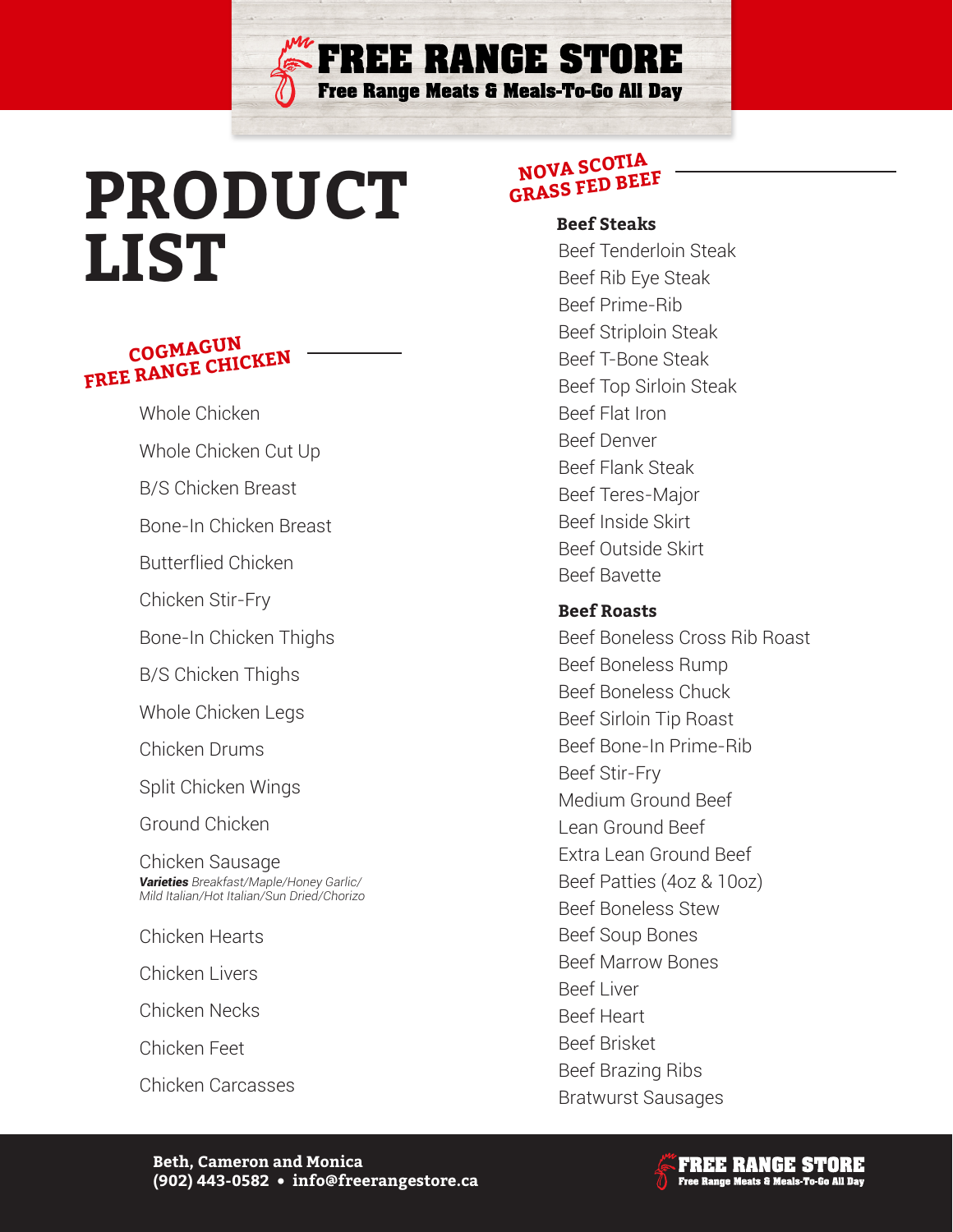

# **PRODUCT LIST**

#### **NOVA SCOTIA PORK**

Pork Shoulder Steak Smoked Ham Steak Smoked Chops Bone-In Loin Chop Boneless Loin Chop End Chop Pork Tenderloin Pork Shoulder Roast Pork Boston Butt Roast Pork Bone-In Loin Roast Pork Boneless Loin Roast Pork Smoked Bone-In Ham Roast Pork Smoked Boneless Ham Roast Smoked Bacon Ground Pork Fresh Pork Ribs Pork Sausage Pork Hocks Pork Bones *Varieties Breakfast/Honey Garlic/ Mild Italian/Bratwurst*

### **COGMAGUN FREE RANGE TURKEY**

Whole Turkey Boneless Turkey Breasts Bone-In Turkey Breasts Turkey Leg Turkey Thigh Turkey Drums Turkey Wings Ground Turkey

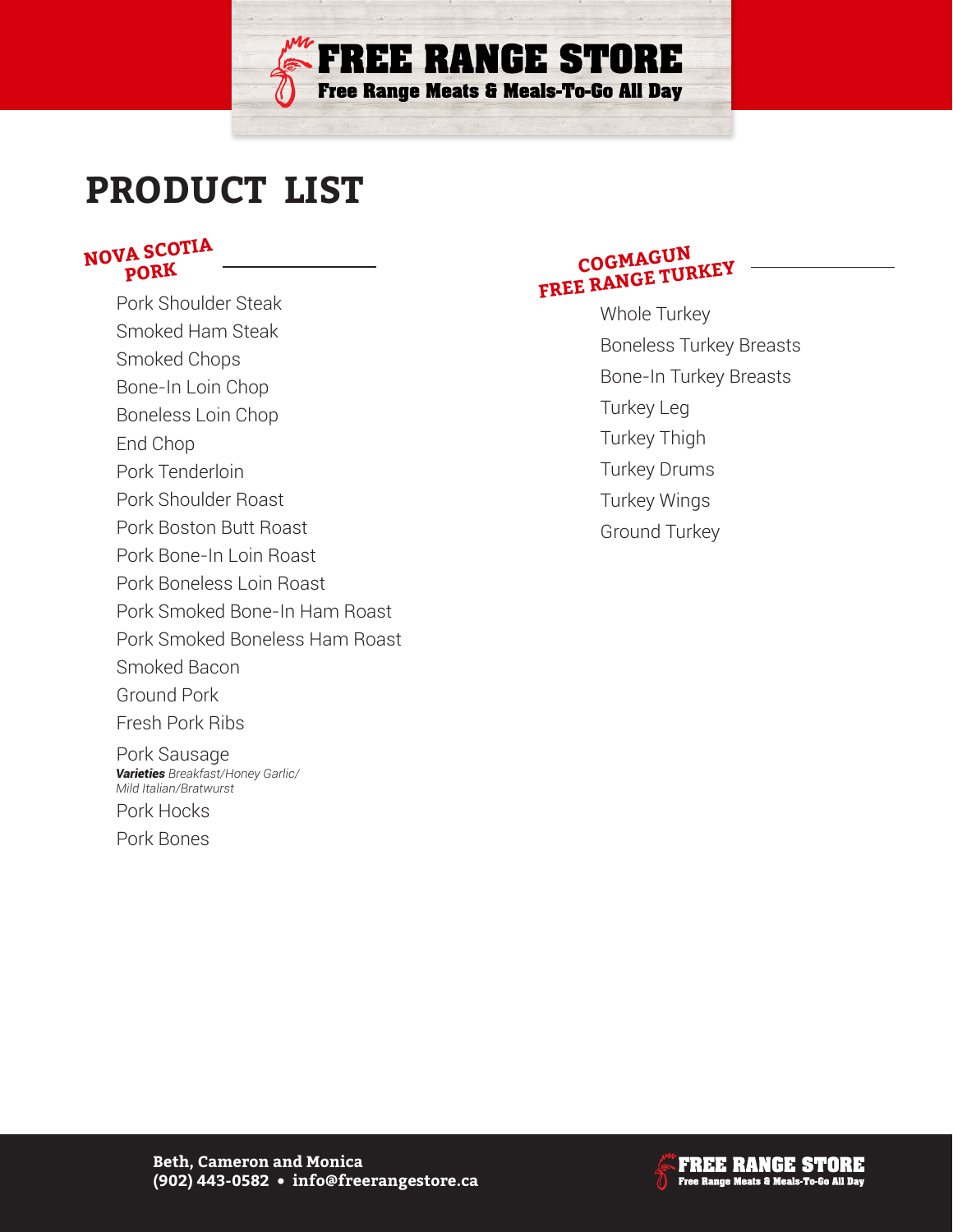# **PRODUCT LIST**

#### **COURTIA'S DELI MEATS**

#### **Chicken**

Chicken Pepperoni *Varieties Mild/Medium/Honey Garlic/Hot*

Smoked Chicken Deli Meat Smoked Turkey Deli Meat

Smoked Ham Deli Meat **Pork**

**Beef**

Beef Pastrami (Smoked) Montreal Meat (Smoked) Beef Pepperoni Beef Jerky

## **COURTIA'S FROZEN PREPARED MEALS**

**FREE RANGE STORE** 

Free Range Meats & Meals-To-Go All Day

Meat Pies (5in)

Meat Pies (8in) Lasagna Small Lasagna Large Baked Beans Chili Shepherd's Pie Small Shepherd's Pie Large Quiche Small Quiche Large Homemade soup *Varieties Chicken/Turkey/Steak n Cheese/ Farmhouse/Huevos*

*(Chicken/Turkey/Beef)*

Homemade bone broth *(Chicken/Turkey)*

Homemade Bone Broth Beef Pumpkin Pie (8in) Homemade Sweets *Carrot Cake/Peanut Butter Squares/Date Squares*

Homemade Apple Crisp